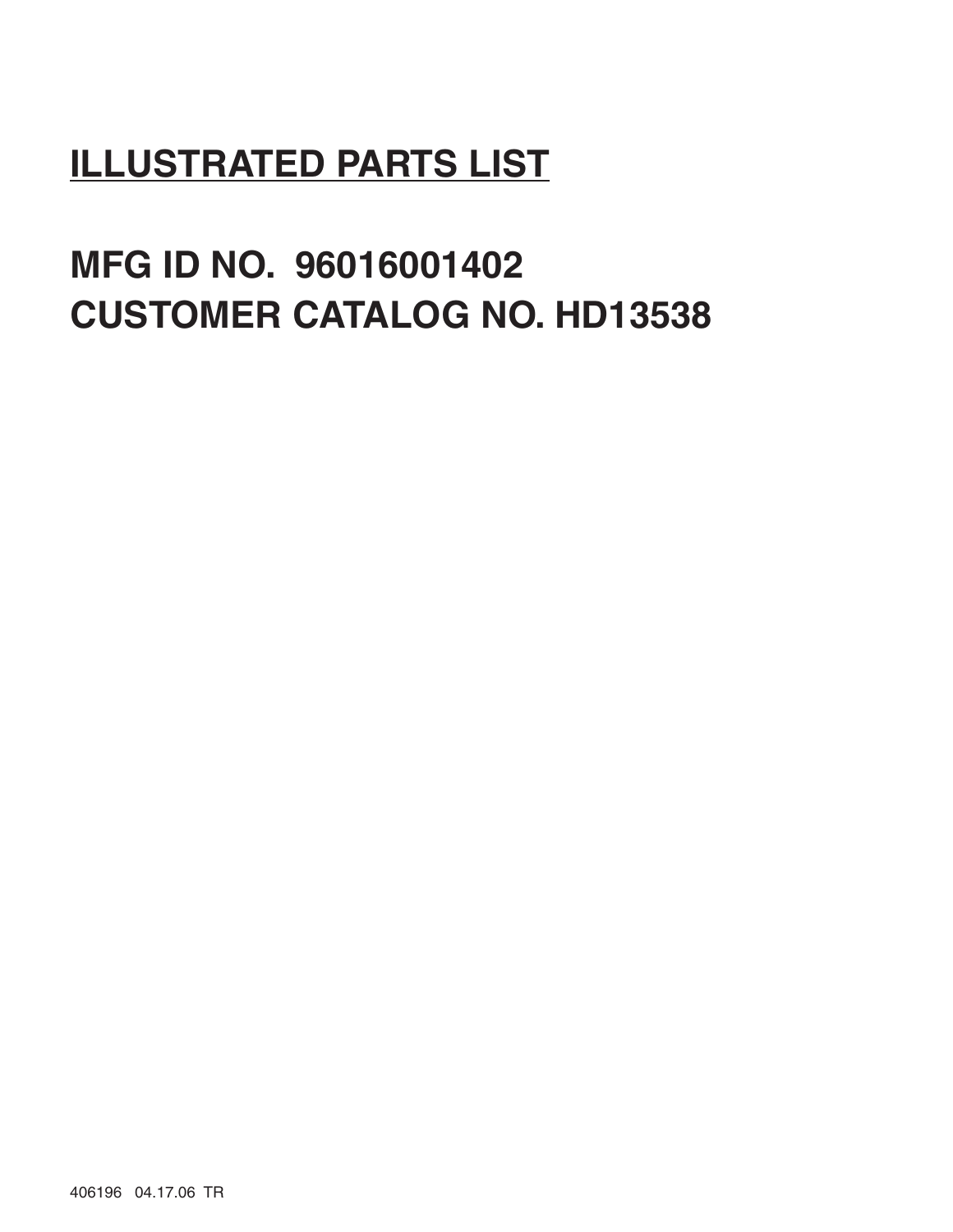**TRACTOR - - MODEL NUMBER HD13538 (96016001402)** 

#### **DECALS**



|    | 181251 | Decal, Clutch/Brake Eng/Fr   | 14   | 195381 |
|----|--------|------------------------------|------|--------|
| 2  | 401147 | Decal, Replacement           | 15   | 145005 |
| 3  | 189455 | Decal, Engine HP             | 16   | 193864 |
| 4  | 170563 | Decal Warning                | 17   | 194302 |
| 5  | 195979 | Decal SDFNDR 5SP             | $ -$ | 138311 |
| 6  | 157140 | Decal, Fender Danger English | $ -$ | 403284 |
| 7  | 195382 | Decal Ins Str Wh             | $ -$ | 406196 |
| 12 | 195380 | Decal, Hood RH               |      |        |

| IV.            | IVJ.   | ורטוו ווויטש                    |
|----------------|--------|---------------------------------|
| 14             | 195381 | Decal, Hood LH                  |
| 15             | 145005 | Decal, Caution, Battery         |
| 16             | 193864 | Decal, Oper Sdl P/L Gear Dr Eng |
| 17             | 194302 | Decal. V-Belt Sch.              |
| $\overline{a}$ | 138311 | Decal, Handle Lft Height Adj.   |
| $-$            | 403284 | Manual, Operator's (E&F)        |
| $-$            | 406196 | Manual, Parts (E&F)             |
|                |        |                                 |

**WHEELS & TIRES**



| <b>KEY</b><br>NO.                                          | <b>PART</b><br>NO. | <b>DESCRIPTION</b>                 |  |  |  |
|------------------------------------------------------------|--------------------|------------------------------------|--|--|--|
| 1                                                          | 59192              | Cap, Tire valve                    |  |  |  |
| 2                                                          | 65139              | Stem, Valve                        |  |  |  |
| 3                                                          | 124157X            | Tire, Front                        |  |  |  |
| 4                                                          | 59904              | Tube, Front (Service item only)    |  |  |  |
| 5                                                          |                    | 106732X624 Rim assembly, 6"front   |  |  |  |
| 6                                                          | 278H               | Fitting, Grease (Front wheel only) |  |  |  |
| $\overline{7}$                                             | 9040H              | Bearing, Flange (Front wheel only) |  |  |  |
| 8                                                          |                    | 106108X624 Rim assembly, 8" rear   |  |  |  |
| 9                                                          | 123969X            | Tire, Rear                         |  |  |  |
| 10                                                         | 7152J              | Tube, Rear (Service item only)     |  |  |  |
| 11                                                         | 104757X428         | Cap, Hub Axle                      |  |  |  |
|                                                            | 144334             | Sealant, Tire (10 oz. Tube)        |  |  |  |
| <b>NOTE:</b> All component dimensions given in U.S. inches |                    |                                    |  |  |  |
| 1 inch = $25.4 \text{ mm}$                                 |                    |                                    |  |  |  |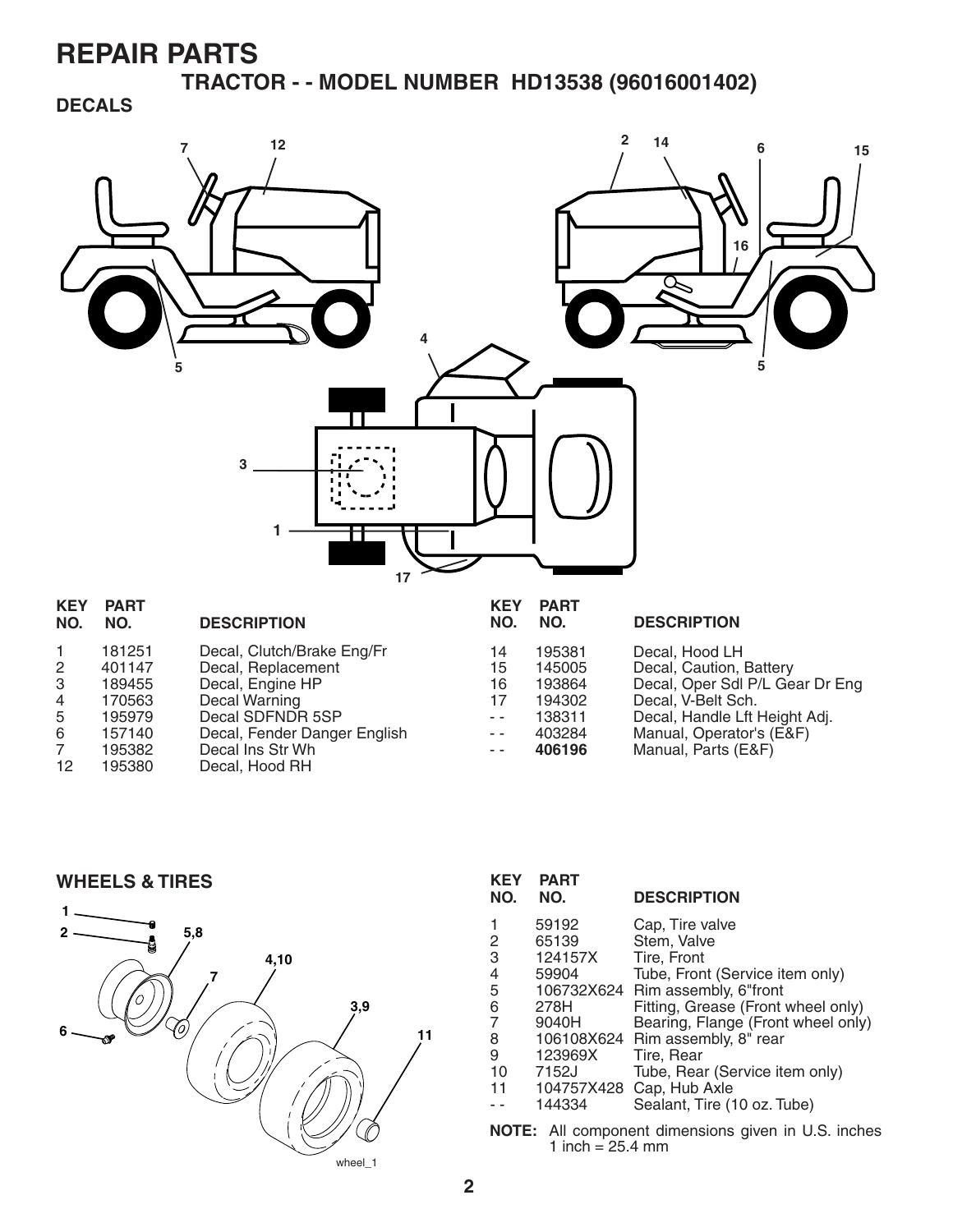#### **TRACTOR - - MODEL NUMBER HD13538 (96016001402)**

#### **SCHEMATIC**

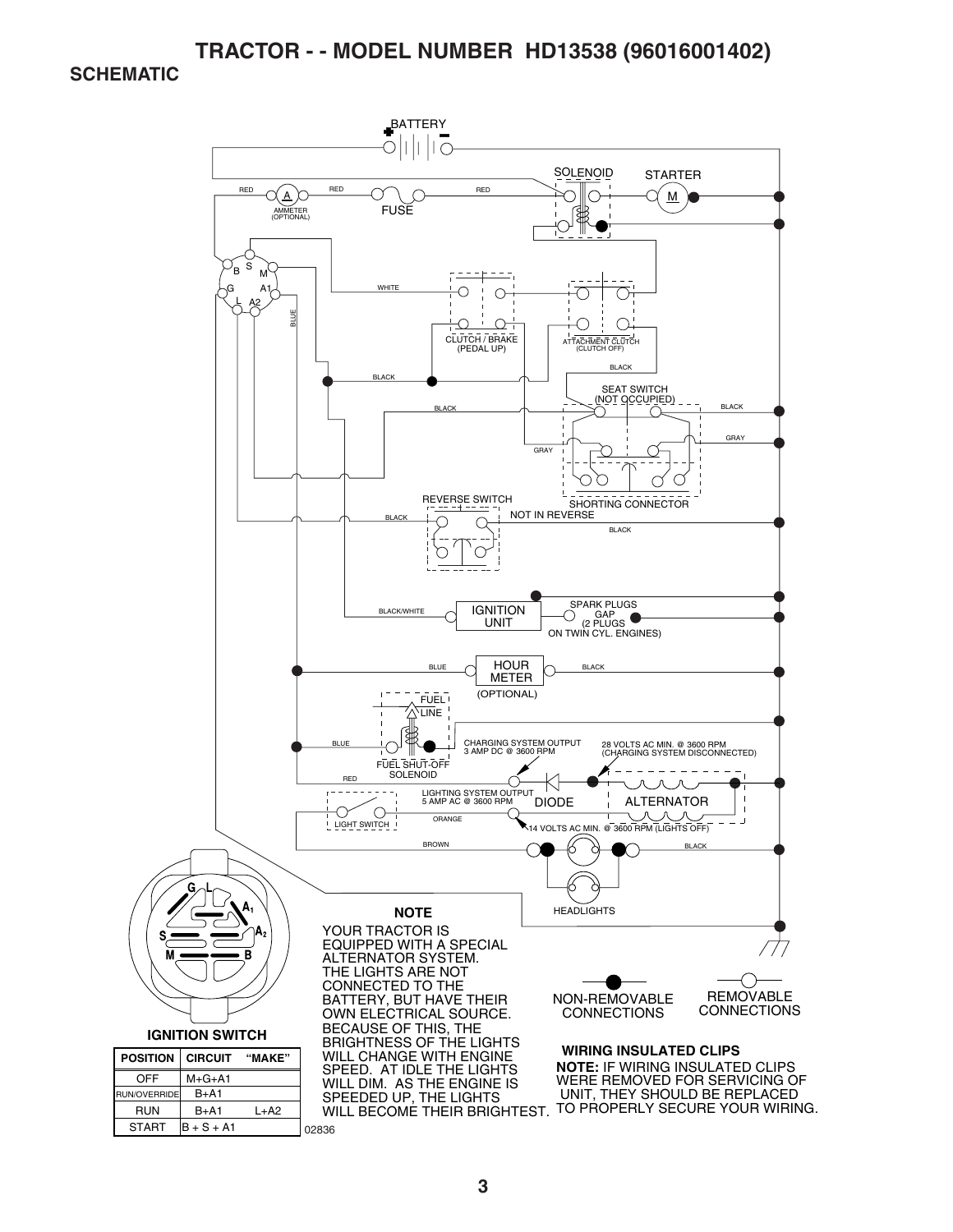**TRACTOR - - MODEL NUMBER HD13538 (96016001402) ELECTRICAL**

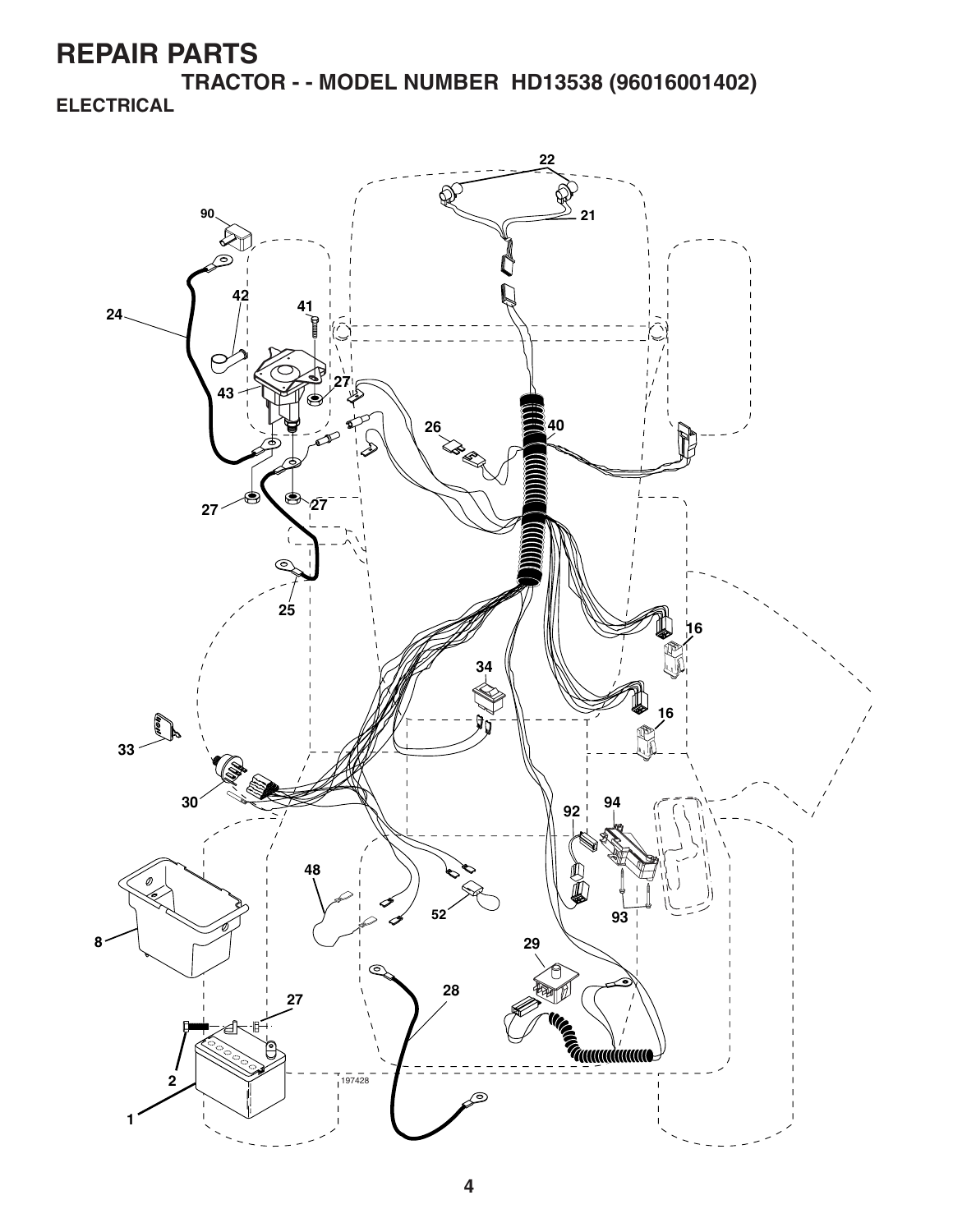**TRACTOR - - MODEL NUMBER HD13538 (96016001402) ELECTRICAL**

| KEY<br>NO.                                            | <b>PART</b><br>NO.                                                                                 | <b>DESCRIPTION</b>                                                                                                                                                                                                                 |
|-------------------------------------------------------|----------------------------------------------------------------------------------------------------|------------------------------------------------------------------------------------------------------------------------------------------------------------------------------------------------------------------------------------|
| 1<br>2<br>8<br>16<br>21<br>22<br>24<br>25<br>26<br>27 | 163465<br>74760412<br>176689<br>176138<br>175688<br>4152J<br>4799J<br>146147<br>175158<br>73510400 | Battery<br>Bolt Hex Hd 1/4-20 unc x 3/4<br><b>Box Battery</b><br>Switch Interlock<br>Harness Asm Light W/4152j<br>Bulb Light #1156<br>Cable Battery 6 Ga. 11"red<br><b>Cable Battery</b><br>Fuse 20 AMP<br>Nut Keps Hex 1/4-20 unc |
| 28<br>29                                              | 4207J<br>192749                                                                                    | Cable Ground 6 Ga. 12" Black<br>Switch Seat                                                                                                                                                                                        |
| 30                                                    | 193350                                                                                             | Switch Ign                                                                                                                                                                                                                         |
| 33<br>34                                              | 140401<br>110712X                                                                                  | Key Ign<br>Switch Light/Reset                                                                                                                                                                                                      |
| 40                                                    | 197428                                                                                             | Harness Ign                                                                                                                                                                                                                        |
| 41                                                    | 71110408                                                                                           | Bolt Blk Fin Hex 1/4-20                                                                                                                                                                                                            |
| 42                                                    | 131563                                                                                             | <b>Cover Terminal Red</b>                                                                                                                                                                                                          |
| 43                                                    | 192507                                                                                             | Solenoid                                                                                                                                                                                                                           |
| 48                                                    | 140844<br>141940                                                                                   | Adapter Ammeter                                                                                                                                                                                                                    |
| 52<br>90                                              | 180449                                                                                             | <b>Protection Wire Loop</b><br><b>Cover Terminal Battery</b>                                                                                                                                                                       |
| 92                                                    | 196615                                                                                             | Harness Pigtail Reverse Switch                                                                                                                                                                                                     |
| 93                                                    | 192540                                                                                             | Screw Plastite 10-14 x 2.0                                                                                                                                                                                                         |
| 94                                                    | 191834                                                                                             | Module Reverse ROS                                                                                                                                                                                                                 |

**NOTE:** All component dimensions given in U. S. inches  $1$  inch = 25.4 mm.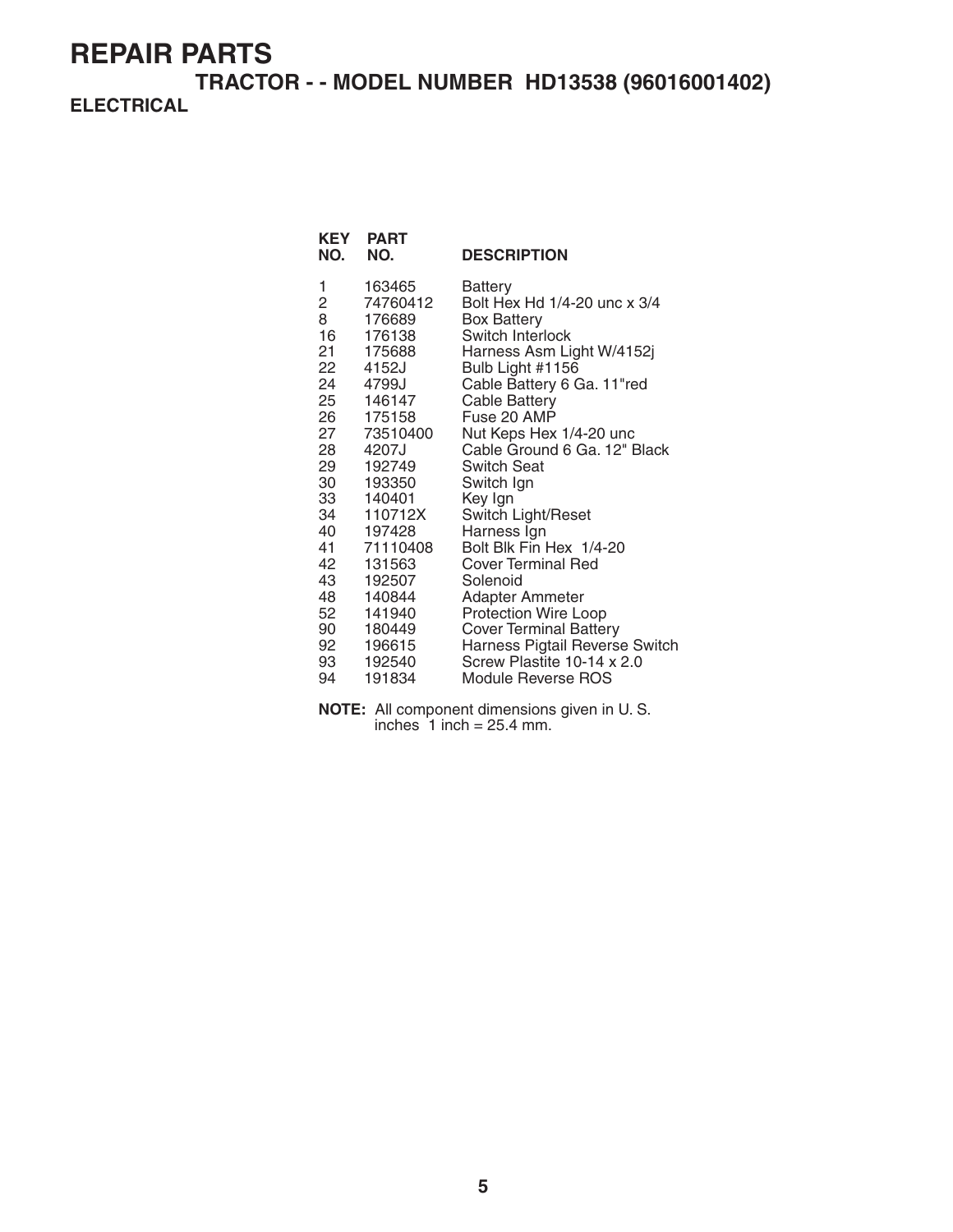**TRACTOR - - MODEL NUMBER HD13538 (96016001402) CHASSIS**

![](_page_5_Picture_2.jpeg)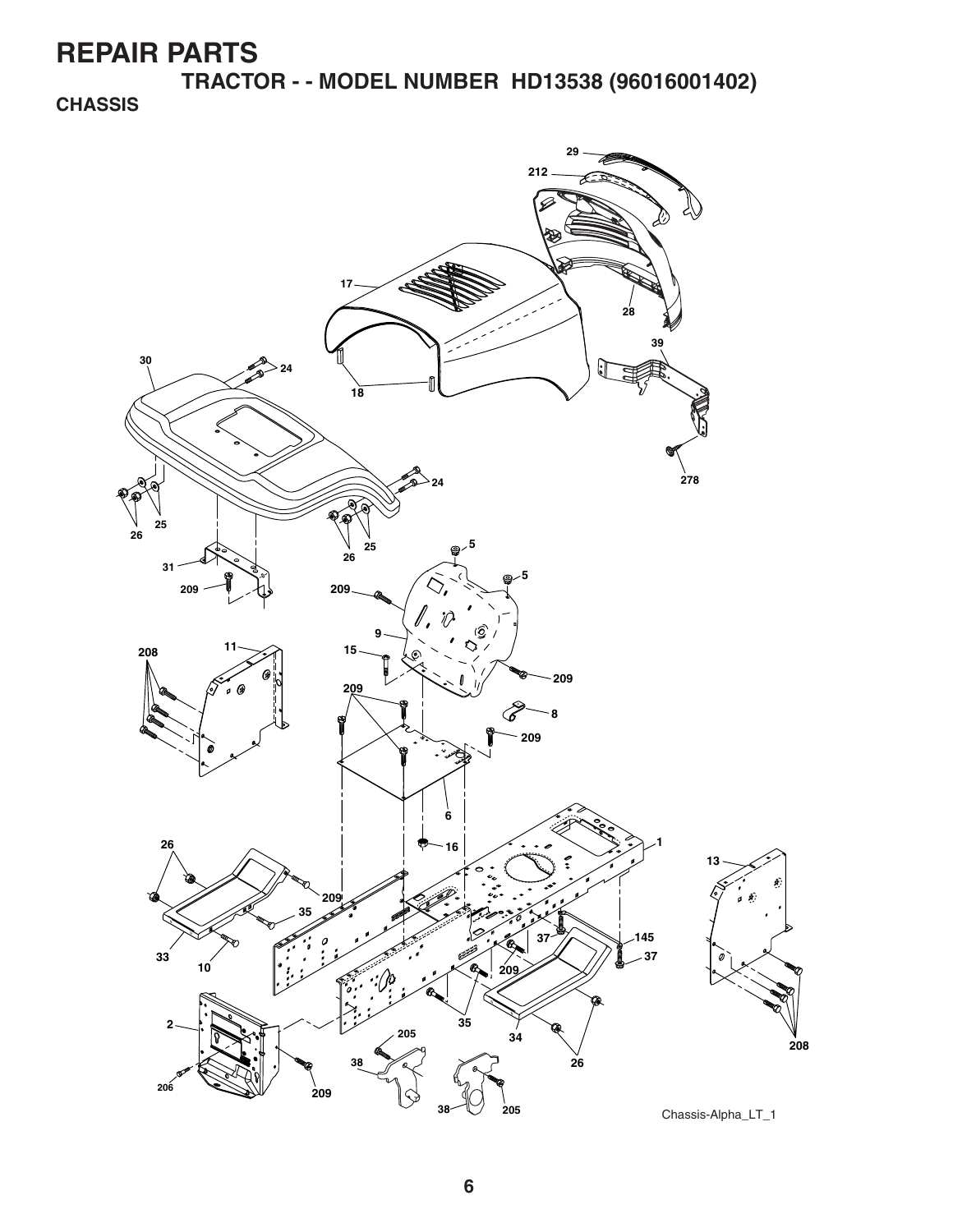**TRACTOR - - MODEL NUMBER HD13538 (96016001402)** 

#### **CHASSIS**

| <b>KEY</b><br>NO.                                                                                                                                                                                                   | <b>PART</b><br>NO.                                                                                                                                                                                                                                                                                                                                         | <b>DESCRIPTION</b>                                                                                                                                                                                                                                                                                                                                                                                                                                                                                                                                                                                                                                                                                                                                                                                                                                                                                                                                           |
|---------------------------------------------------------------------------------------------------------------------------------------------------------------------------------------------------------------------|------------------------------------------------------------------------------------------------------------------------------------------------------------------------------------------------------------------------------------------------------------------------------------------------------------------------------------------------------------|--------------------------------------------------------------------------------------------------------------------------------------------------------------------------------------------------------------------------------------------------------------------------------------------------------------------------------------------------------------------------------------------------------------------------------------------------------------------------------------------------------------------------------------------------------------------------------------------------------------------------------------------------------------------------------------------------------------------------------------------------------------------------------------------------------------------------------------------------------------------------------------------------------------------------------------------------------------|
| 1<br>2<br>5<br>6<br>8<br>9<br>10<br>11<br>13<br>15<br>16<br>17<br>18<br>24<br>25<br>26<br>28<br>29<br>30<br>31<br>33<br>34<br>35<br>37<br>38<br>39<br>145<br>205<br>206<br>208<br>209<br>212<br>278<br>$---$<br>- - | 174620<br>176554<br>155272<br>184419<br>155138<br>193518X013<br>72140608<br>174996<br>74180512<br>73510500<br>187559X550<br>184921<br>74780616<br>19131312<br>73800600<br>187598<br>192525X550 Fender<br>136619<br>72110606<br>17490508<br>175710<br>187568<br>156524<br>17490608<br>170165<br>17670608<br>17000612<br>187569<br>191611<br>5479J<br>187801 | Chassis<br>Drawbar, Stretch<br>Bumper, Hood/Dash<br>Saddle<br>Clip Retainer Slide-On<br>Dash<br>Bolt, Carriage 3/8-16 x 1<br>Panel Dash LH<br>172105X010 Panel Slkscr Dash RH<br>Screw Mach TRHD 5/16-18 unc x 3/4<br>Nut Keps 5/16-18 unc<br>Hood<br><b>Bumper Hood</b><br>Bolt Fin Hex 3/8-16 unc x 1 Gr. 5<br>Washer 13/32 x 13/16 x 12 Ga.<br>Nut Lock Hex w/Ins 3/8-16 unc<br>Grille/Lens Asm. (Include Key Nos. 29 and 212)<br>187567X599 Lens Grille Bar<br>Bracket Fender Repl 109873X<br>179716X550 Footrest Pnt LH<br>179717X550 Footrest Pnt RH<br>Bolt Rdhd Sht Sqnk 3/8-16 x 3/4<br>Screw Thdrol 5/16-18 x 1/2 TYT<br><b>Bracket Asm. Pivot Mower</b><br><b>Bracket Pivot</b><br>Rod Pivot Chassis/Hood<br>Screw Thdrol 3/8-16 x 1/2<br>Bolt Shoulder 5/16-18<br>Screw Thdrol 3/8-16 x 1/2<br>Screw Hex Wsh Thdrol 3/8-16<br>Insert Lens Reflect<br>Screw 10 x 3/4 Single Lead Hex<br>Plug Button Blk 359 Dia Choke<br><b>Plug Dome Plastic</b> |

**NOTE:** All component dimensions given in U.S. inches 1 inch =  $25.4$  mm.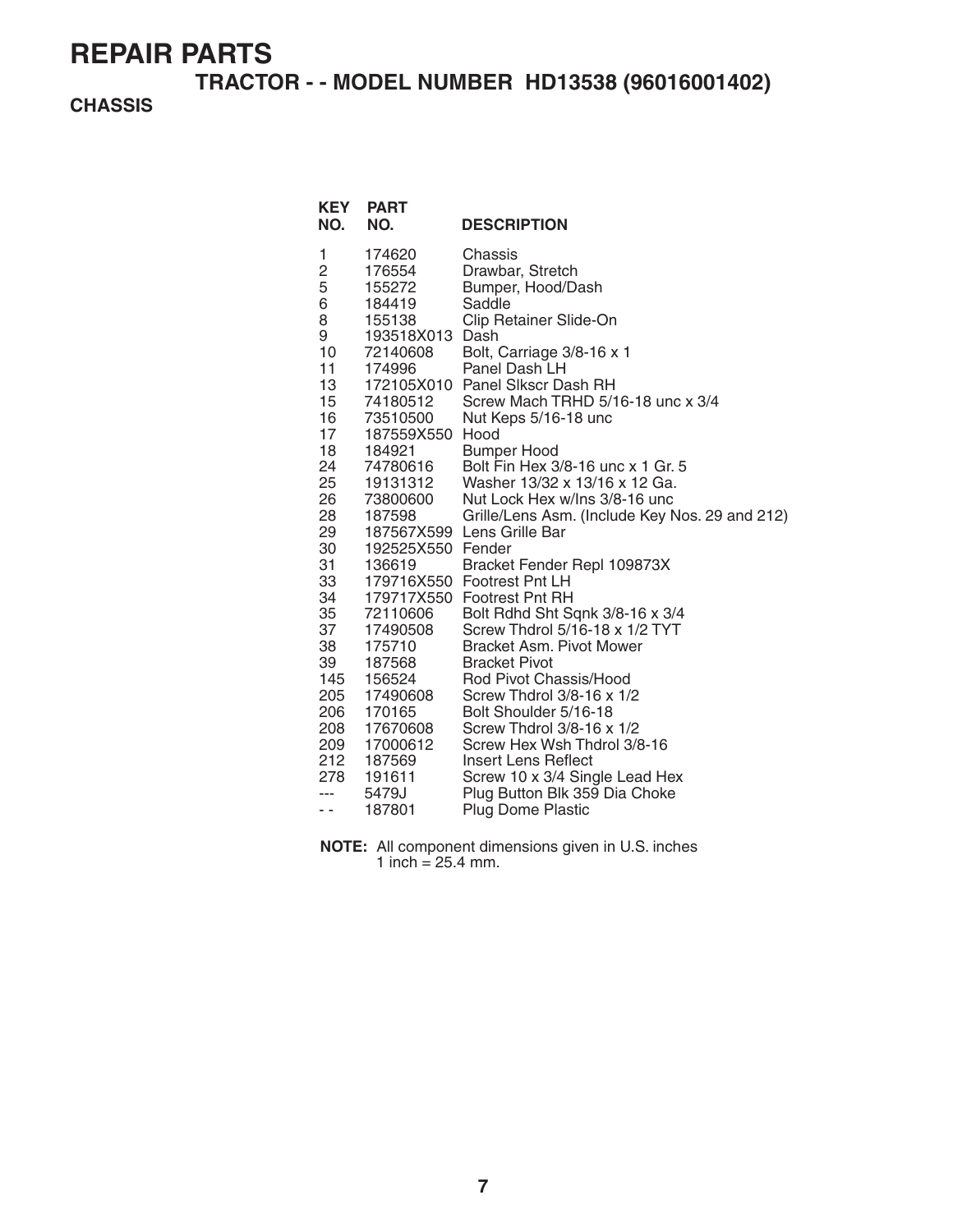**TRACTOR - - MODEL NUMBER HD13538 (96016001402)** 

**DRIVE**

![](_page_7_Figure_3.jpeg)

drive-fender\_49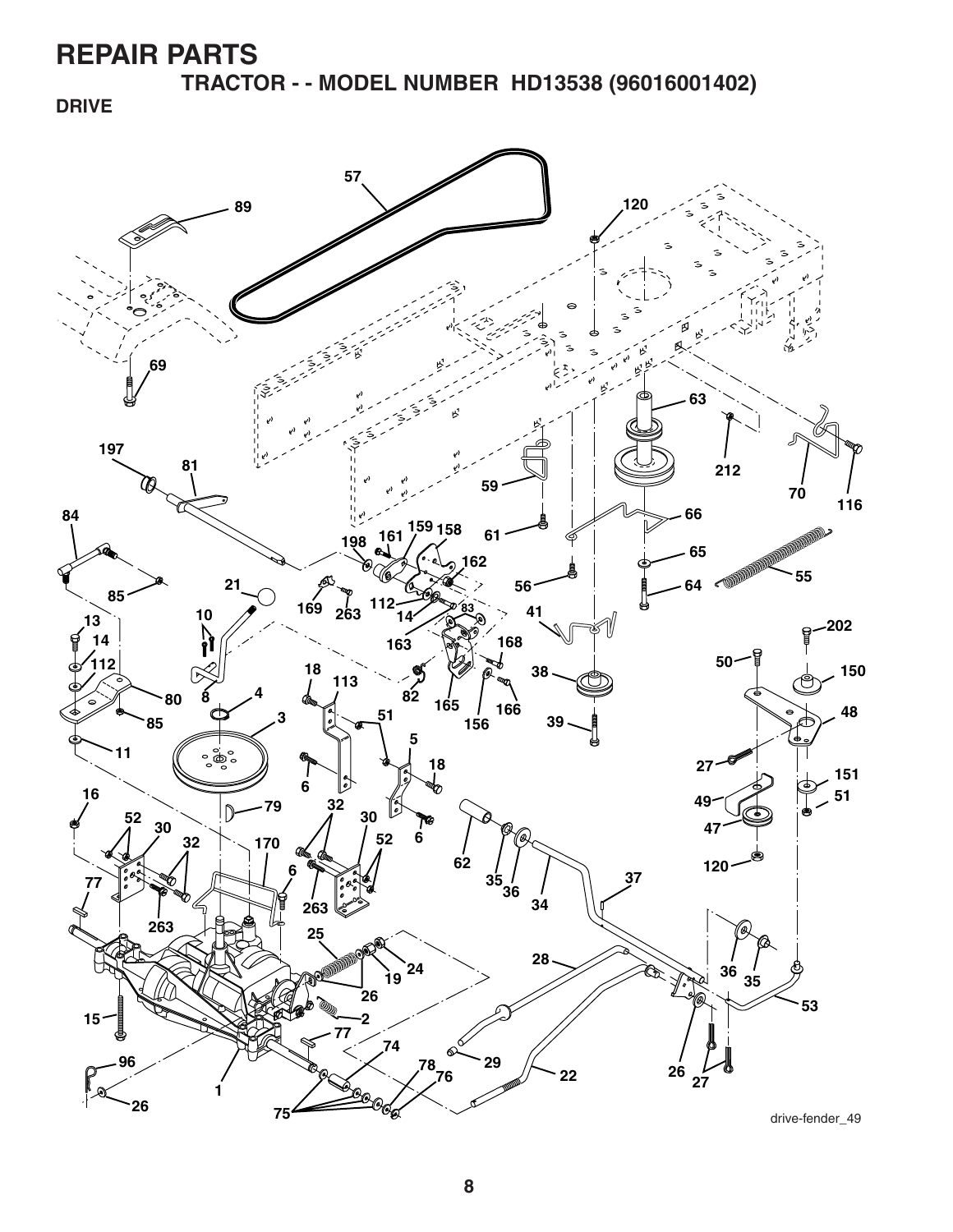#### **TRACTOR - - MODEL NUMBER HD13538 (96016001402)**

#### **DRIVE**

| <b>KEY</b><br>NO. | <b>PART</b><br>NO.  | <b>DESCRIPTION</b>                                            | <b>KEY</b><br>NO. | <b>PART</b><br>NO.         | <b>DESCRIPTION</b>                                            |
|-------------------|---------------------|---------------------------------------------------------------|-------------------|----------------------------|---------------------------------------------------------------|
| 1                 | .                   | Transaxle Dana Model D4360-139                                | 62                | 8883R                      | Cover Pedal Blk Round                                         |
|                   |                     | (Order parts from transaxle manu-                             | 63                | 175410                     | Engine Pulley LT/YT                                           |
|                   |                     | facturer)                                                     | 64                | 173937                     | Bolt Hex 7/16-20 x 4 Gr. 5                                    |
| 2                 | 146682              | Spring Return Brake                                           | 65                | 10040700                   | Washer Lock Hvy Hlcl Spr 7/16                                 |
| 3                 | 123666X             | Pulley Transaxle 18"tires                                     | 66                | 154778                     | Keeper Belt Engine                                            |
| 4                 | 12000028            | Ring Retainer # 5100-62                                       | 69                | 142432                     | Screw $1/4 \times 1/2$ unc                                    |
| 5                 | 121520X             | Strap Torque 30 Degrees RH                                    | 70                | 134683                     | Guide Belt Mower Drive RH                                     |
| 6                 | 17000512            | Screw 5/16-18 x 3/4                                           | 74                | 109502X                    | Spacer Axle                                                   |
| 8                 | 192706              | Rod Shifter Blk                                               | 75                | 121749X                    | Washer 25/32 x 1 1/4 x 16 Ga.                                 |
| 10<br>11          | 76020416            | Pin Cotter 1/8 x 1 Cad                                        | 76                | 12000001                   | E-ring #5133-75                                               |
| 13                | 105701X<br>74550412 | Washer Plate Shf 388 Sq Hole<br>Bolt 1/4-28 unf Gr. 8 w/Patch | 77<br>78          | 123583X                    | Key Square 2 0 x 1845/1865                                    |
| 14                | 10040400            | Washer Lock Hvy Helical 1/4                                   | 79                | 121748X<br>2228M           | Washer 25/32 x 1-5/8 x 16 Ga.<br>Key Woodruff                 |
| 15                | 74490544            | Bolt Hex Fighd 5/16-18 Gr. 5                                  | 80                | 131488                     | Arm Shift Transaxle                                           |
| 16                | 73800500            | Nut 5/16-18                                                   | 81                | 165594                     | Shaft Asm Cross Taper                                         |
| 18                | 74780616            | Bolt Fin Hex 3/8-16 unc x 1 Gr. 5                             | 82                | 165711                     | <b>Spring Torsion Shift</b>                                   |
| 19                | 73800600            | Nut lock Hex w/Ins 3/8-16 Unc                                 | 83                | 19171216                   | Washer 17/32 x 3/4 x 16 Ga.                                   |
| 21                | 106933X             | Knob Rd 1/2-13 Plstc Thds Blk                                 | 84                | 166229                     | Link Transaxle                                                |
| 22                | 130804              | Rod Brake LT                                                  | 85                | 150360                     | Nut Lock Center 1/4-28                                        |
| 24                | 73350600            | Nut Hex Jam 3/8-16 unc                                        | 89                |                            | 192054X428 Console Shift                                      |
| 25                | 106888X             | Spring Rod Brake 2 00 Zinc                                    | 96                | 4497H                      | Retainer Spring 1"                                            |
| 26                | 19131316            | Washer 13/32 x 13/16 x 16 Ga.                                 | 112               | 19091210                   | Washer 9/32 x 3/4 x 10 Ga.                                    |
| 27                | 76020412            | Pin Cotter 1/8 x 3/4 Cad                                      | 113               | 127285X                    | Strap Torque 90 Degrees LH                                    |
| 28                | 175765              | Rod Brake Parking LT/YT                                       | 116               | 72140608                   | Bolt Rdhd Sq Neck 3/8-16 x 1                                  |
| 29                | 71673               | Cap Brake Parking Black                                       | 120               | 73900600                   | Nut Lock Flg 3/8-16                                           |
| 30                | 174973              | <b>Bracket Transmission</b>                                   | 150               | 175456                     | Spacer Retainer Lt                                            |
| 32                | 74760512            | Bolt Fin Hex 5/16-18 x 3/4                                    | 151               | 19133210                   | Washer 13/32 x 2 x 10 Ga.                                     |
| 34                | 175578              | Shaft Asm Pedal Foot Nibbed                                   | 156               | 166002                     | Washer Srrrtd 5/16 ID x 1.0 x .125                            |
| 35                | 120183X             | Bearing Nylon Blk 629 Id                                      | 158               | 165589                     | <b>Bracket Shift Mount</b>                                    |
| 36                | 19211616            | Washer 21/32 x 1 x 16 Ga.                                     | 159               | 183900                     | Hub Shift                                                     |
| 37<br>38          | 1572H<br>179114     | Pin Roll 3/16 x 1"<br><b>Pulley Composite Flat</b>            | 161<br>162        | 72140406                   | Bolt 1/4-20 x 3/4 Gr. 5                                       |
| 39                | 72110622            | Bolt 3/8-16 x 2-3/4                                           | 163               | 73680400<br>74780416       | Nut Crownlock 1/4-20 unc<br>Bolt Hex Fin 1/4-20 unc x 1 Gr. 5 |
| 41                | 175556              | Keeper Belt Idler                                             | 165               | 165623                     | <b>Bracket Pivot Lever</b>                                    |
| 47                | 127783              | Pulley Idler V Groove Plastic                                 | 166               | 17490510                   | Screw 5/16-18 x 5/8                                           |
| 48                | 154407              | Bellcrank Clutch Grnd Drv STL                                 | 168               | 165492                     | Bolt Shoulder 5/16-18 x .561                                  |
| 49                | 123205X             | <b>Retainer Belt Style Spring</b>                             | 169               | 165581                     | <b>Plate Fastening</b>                                        |
| 50                | 72110612            | Bolt Carr Sh 3/8-16 x 1-1/2 Gr. 5                             | 170               | 187414                     | Keeper, Belt Transaxle                                        |
| 51                | 73680600            | Nut Crownlock 3/8-16 unc                                      | 197               | 169613                     | Nyliner Snap-In 5/8                                           |
| 52                | 73680500            | Nut Crownlock 5/16-18 unc                                     | 198               | 169845                     | <b>Washer Nylon</b>                                           |
| 53                | 199652              | Link Clutch 7 66                                              | 202               | 72110614                   | Bolt Carr Sh 3/8-16 x 1-3/4 Gr. 5                             |
| 55                | 105709X             | Spring Return Clutch 6 75                                     | 212               | 145212                     | Nut Hex Flg Lock                                              |
| 56                | 17060620            | Screw 3/8-16 x 1-1/4                                          | 263               | 17000612                   | Screw 3/8-16 x 3/4                                            |
| 57                | 160855              | V-Belt Ground Drive 95                                        |                   |                            |                                                               |
| 59                | 169691              | Keeper Belt Chassis Span Ctr                                  |                   |                            | <b>NOTE:</b> All component dimensions given in U.S. inches    |
| 61                | 17120614            | Screw 3/8-16 x .875                                           |                   | 1 inch = $25.4 \text{ mm}$ |                                                               |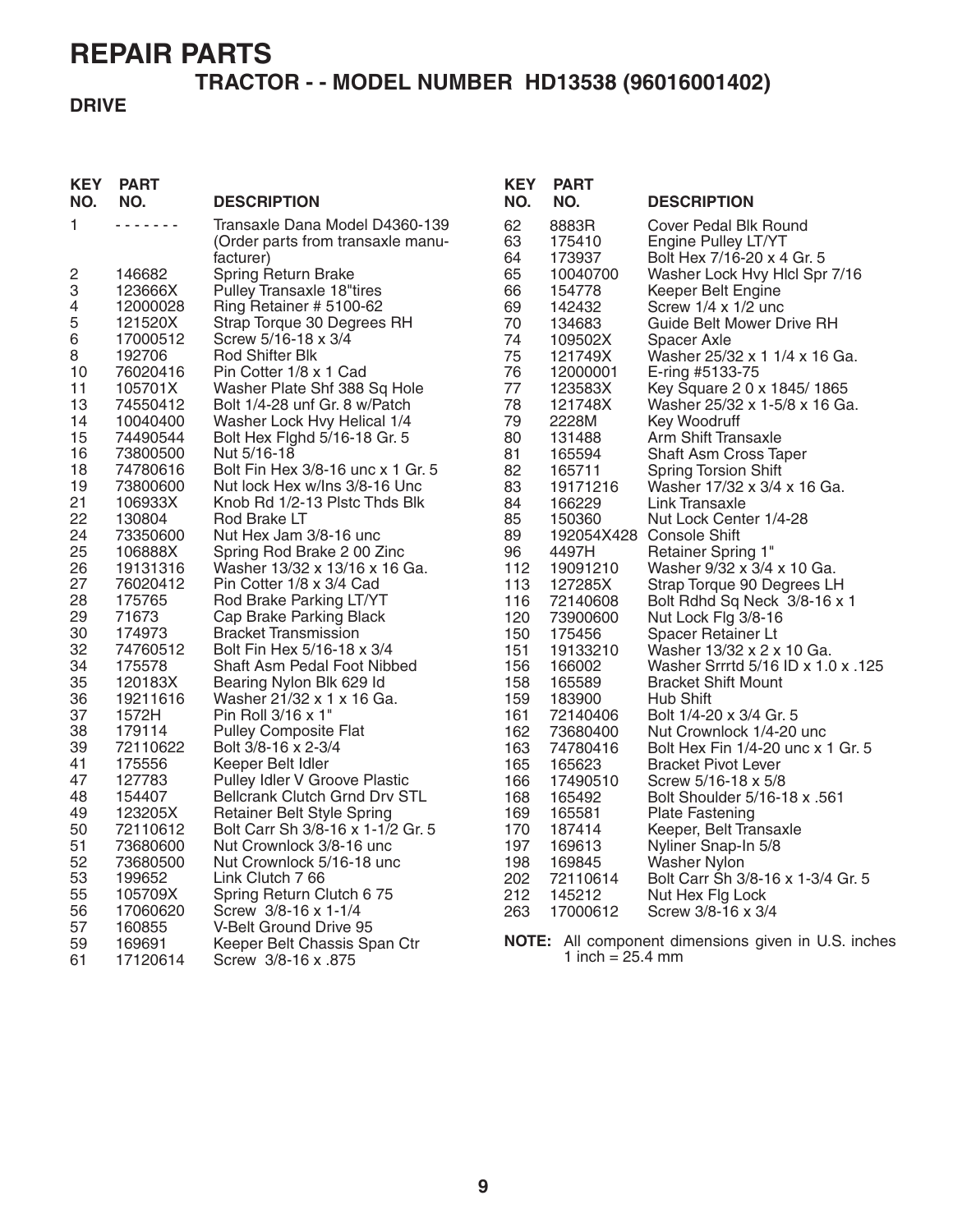**TRACTOR - - MODEL NUMBER HD13538 (96016001402)** 

**STEERING**

![](_page_9_Figure_3.jpeg)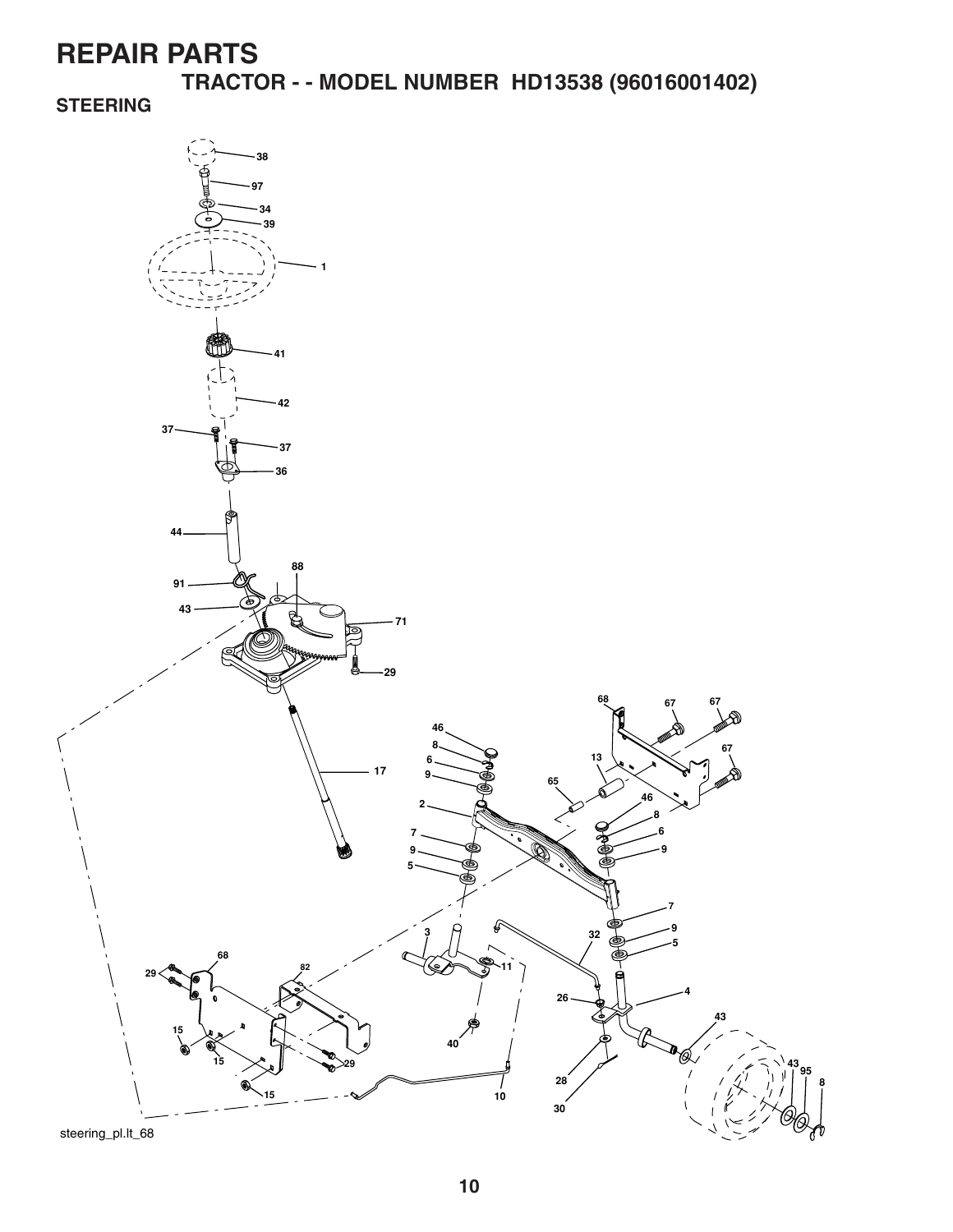**TRACTOR - - MODEL NUMBER HD13538 (96016001402)** 

#### **STEERING**

| <b>KEY</b>     | <b>PART</b>          |                                                         |
|----------------|----------------------|---------------------------------------------------------|
| NO.            | NO.                  | <b>DESCRIPTION</b>                                      |
| 1              | 186780               | <b>Wheel Steering</b>                                   |
| $\overline{c}$ | 175131               | Axle Asm                                                |
| 3              | 169840               | Spindle Asm LH                                          |
| 4              | 169839               | Spindle Asm RH                                          |
| 5              | 6266H                | <b>Bearing Race Thrust Harden</b>                       |
| 6              | 121748X              | Washer 25/32 x 1-5/8 x 16 Ga.                           |
| 7              | 19272016             | Washer 27/32 x 1-1/4 x 16 Ga.                           |
| 9              | 3366R                | <b>Bearing Col Strg Blk</b>                             |
| 10             | 175121               | Link Drag                                               |
| 11             | 10040600             | Washer Lock Hvy Hicl Spr 3/8                            |
| 13             | 136518               | Spacer earing Axle Front                                |
| 15             | 145212               | Hexflange Lock                                          |
| 17             | 190753               | Shaft Asm Strg                                          |
| 26             | 126847X              | Bushing Link Drag Blk LR<br>Washer 13/32 x 7/8 x 16 Ga. |
| 28<br>29       | 19131416<br>17000612 | Screw 3/8-16 x 3/4                                      |
| 30             | 76020412             | Pin Cotter 1/8 x 3/4 Cad                                |
| 32             | 192757               | Rod Tie Wire Form 19 75 Mech                            |
| 34             | 10040500             | Washer Lock 5/16                                        |
| 36             | 155099               | Bushing Strg 5/8 Id Dash                                |
| 37             | 152927               | Screw                                                   |
| 38             | 192916               | Cap Wheel Steer                                         |
| 39             | 19113812             | Washer 11/32 x 2 x 12 Ga.                               |
| 40             | 73540600             | Nut Crownlock 3/8-24                                    |
| 41             | 186737               | <b>Adaptor Wheel Strg</b>                               |
| 42             | 145054X428           | Boot Dash Mtl Steering Blk                              |
| 43             | 121749X              | Washer 25/32 x 1 1/4 x 16 Ga.                           |
| 44             | 190752               | <b>Extension Steering</b>                               |
| 46             | 121232X              | Cap Spindle                                             |
| 47             | 183226               | <b>Fitting Grease</b>                                   |
| 65             | 160367               | Spacer Brace Axle                                       |
| 67             | 72110618             | Bolt RDHD SQNK 3/8-16 x 2-1/4                           |
| 68             | 169827               | <b>Brace Axle</b>                                       |
| 71             | 175146               | Steering Asm.                                           |
| 82             | 199978               | <b>Bracket Susp Chassis Front</b>                       |
| 88             | 175118               | Bolt Shoulder 7/16-20                                   |
| 91             | 175553               | <b>Clip Steering</b>                                    |
| 95             | 188967               | Washer Harden .793 x 1.637 x 060                        |
| 97             | 74780564             | Bolt 5/16-18 x 4 Gr.5                                   |

**NOTE:** All component dimensions given in U.S. inches 1 inch =  $25.4$  mm.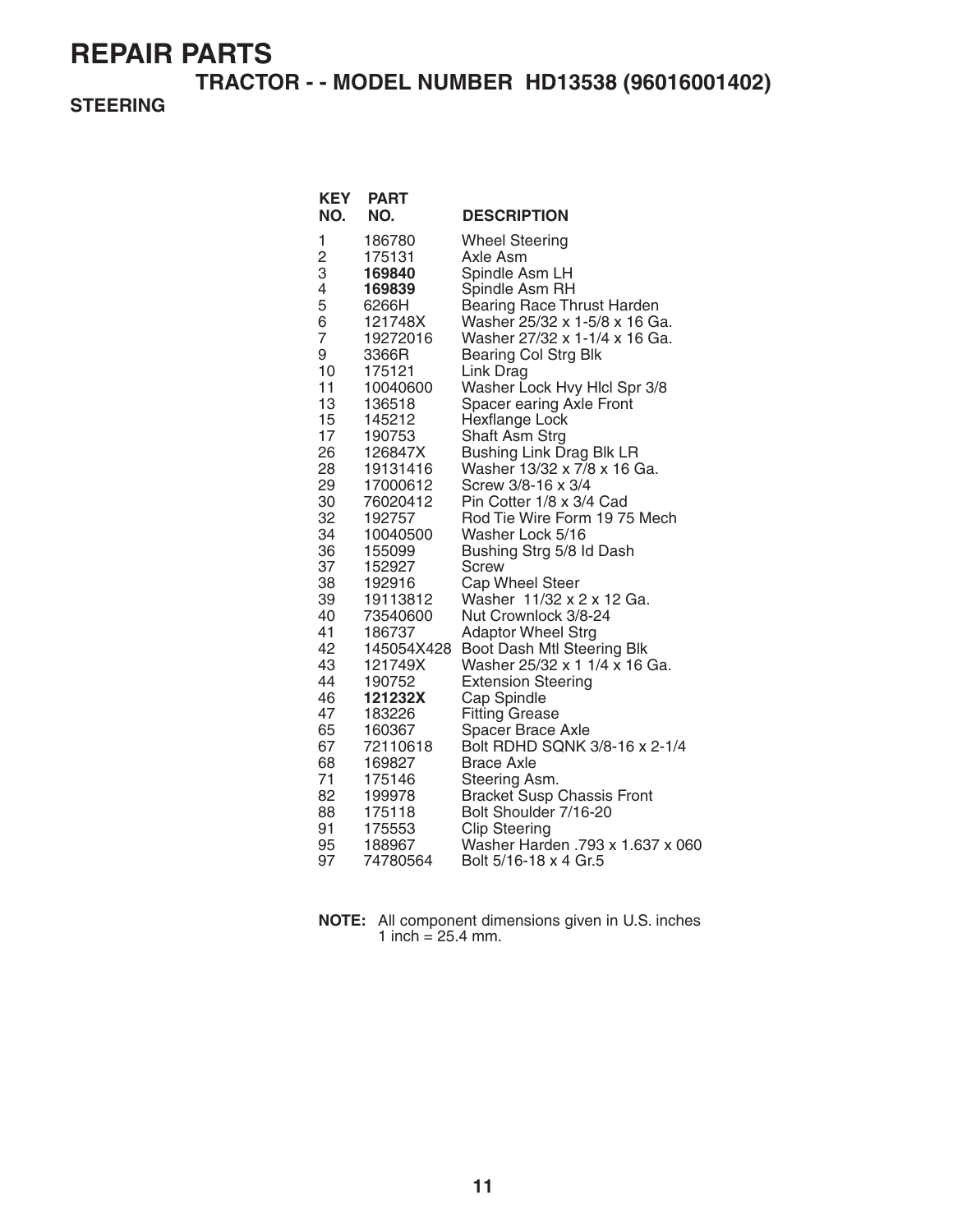38 181654 Plug Drain Oil

Bushing Snap Nyl Blk Fuel Line

**TRACTOR - - MODEL NUMBER HD13538 (96016001402) ENGINE**

![](_page_11_Figure_2.jpeg)

**12**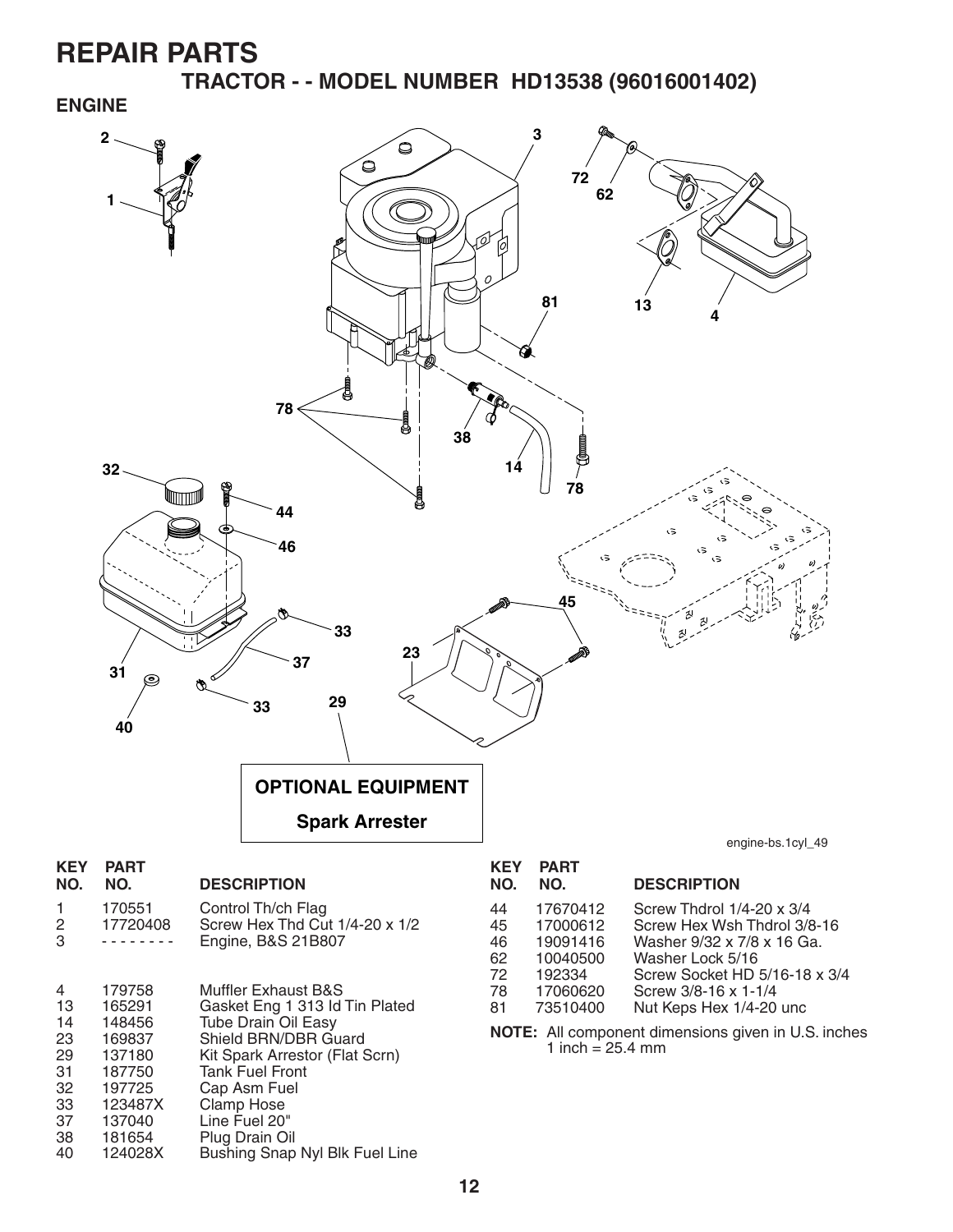**SEAT**

**TRACTOR - - MODEL NUMBER HD13538 (96016001402)** 

![](_page_12_Figure_2.jpeg)

|  | seat It.bolt 1 |  |
|--|----------------|--|
|--|----------------|--|

| <b>KEY</b><br>NO. | <b>PART</b><br>NO. | <b>DESCRIPTION</b>                 |
|-------------------|--------------------|------------------------------------|
| 1                 | 401042             | Seat                               |
| 2                 | 140551             | Bracket Seat Pivot                 |
| 3                 | 71110616           | Bolt Hex 3/8 - 16 x 1              |
| 4                 | 19131610           | Washer 13/32 x 1 x10 Ga.           |
| 5                 | 145006             | Clip Push-In Hinged                |
| 6                 | 73800600           | Nut Lock Hex w/Ins 3/8 - 16        |
| 7                 | 124181X            | Spring Seat Cprsn 2 250 Blk Zi     |
| 8                 | 17000616           | Screw 3/8-16 x 1.5                 |
| 9                 | 19131614           | Washer 13/32 x 1 x 14 Ga.          |
| 10                | 195530             | Pan Pnt Seat (Blk)                 |
| 12                | 174648             | <b>Bracket Pnt Mounting Switch</b> |
| 13                | 121248X            | <b>Bushing Snap Blk Nyl</b>        |

#### **KEY PART DESCRIPTION** 14 72050412 Bolt Rdhd Sht Nk 1/4 - 20 x 1 - 1/2<br>15 134300 Spacer Split .28 x .96 15 134300 Spacer Split .28 x .96 16 121250X Spring Cprsn 17 123976X Nut Lock 1/4 Lge Flg 21 171852 Bolt Shoulder 5/16-18 unc-2A

- 22 73800500 Nut Lock Hex w/Ins 5/16 18 23 71110814<br>24 19171912 24 19171912 Washer 17/32 x 1-3/16 x 12 Ga. 25 127018X Bolt Shoulder 5/16-18 x .62<br>26 10040800 Washer Lock Hvy Hlcl Spr 1. Washer Lock Hvy Hlcl Spr 1/2
- **NOTE:** All component dimensions given in U.S. inches 1 inch =  $25.4$  mm.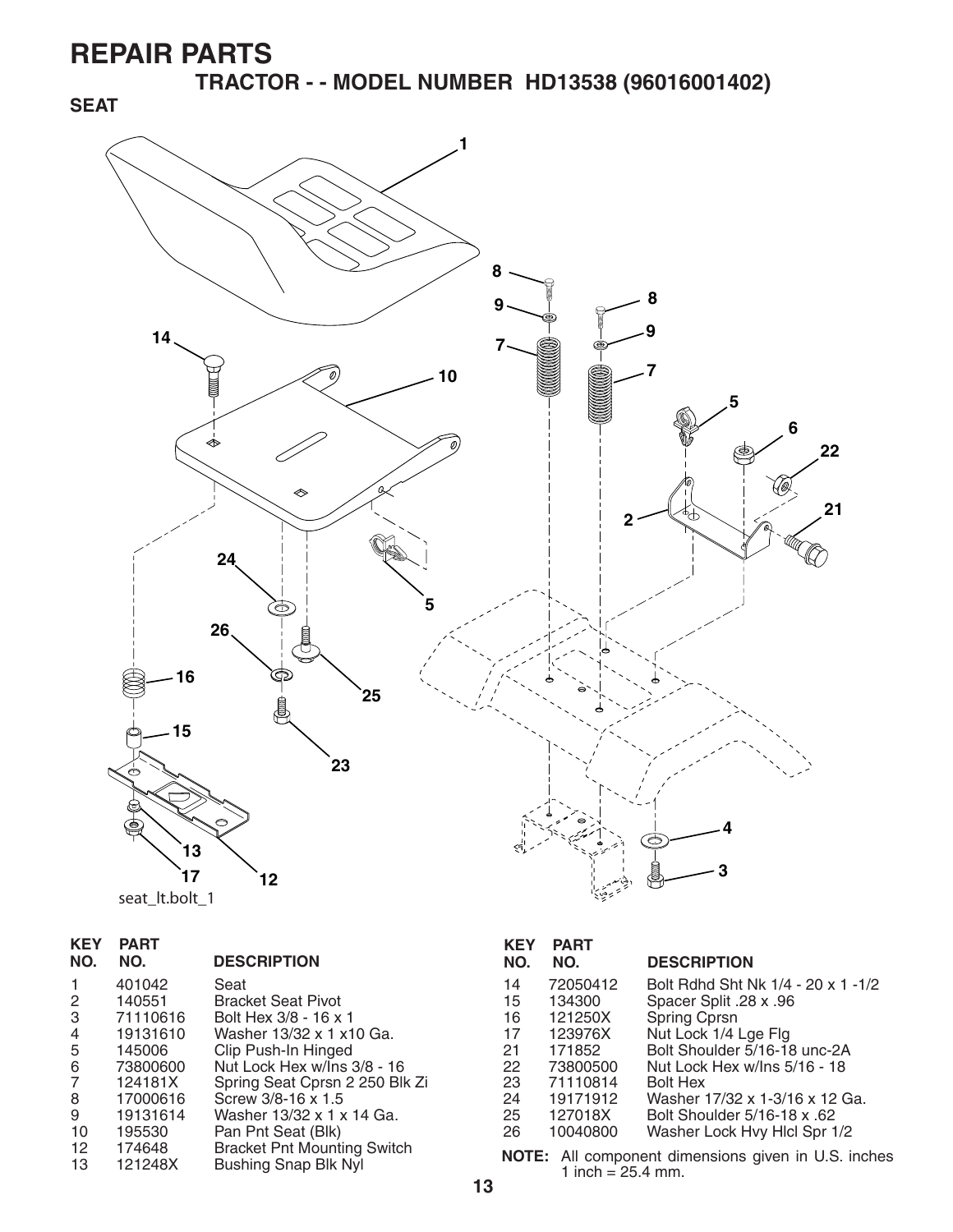**TRACTOR - - MODEL NUMBER HD13538 (96016001402) MOWER DECK**

![](_page_13_Figure_2.jpeg)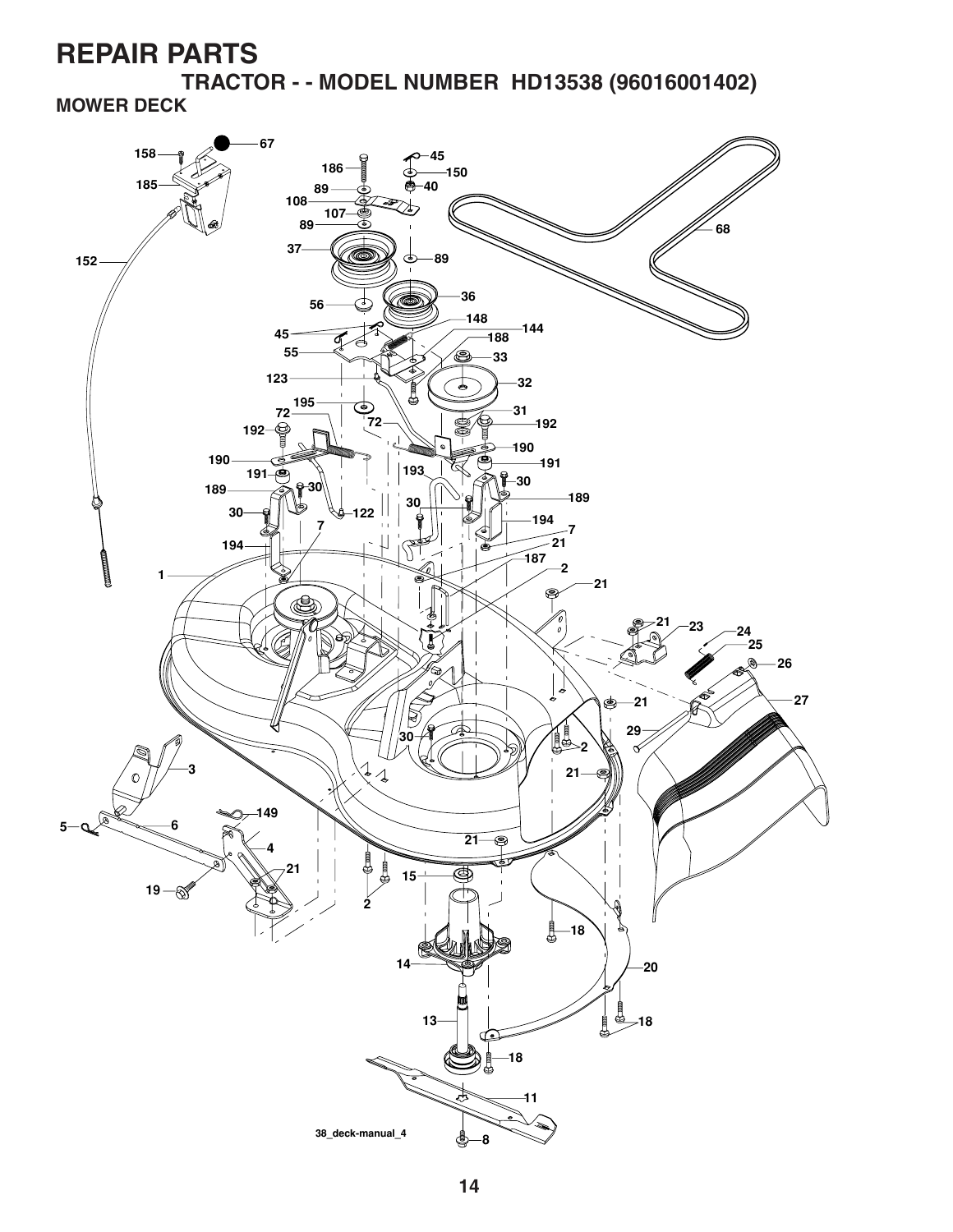#### **TRACTOR - - MODEL NUMBER HD13538 (96016001402) MOWER DECK**

| <b>KEY</b>              | <b>PART</b> |                                 | <b>KEY</b>    | <b>PART</b>        |                                                     |
|-------------------------|-------------|---------------------------------|---------------|--------------------|-----------------------------------------------------|
| NO.                     | NO.         | <b>DESCRIPTION</b>              | NO.           | NO.                | <b>DESCRIPTION</b>                                  |
| 1                       | 192556      | <b>Mower Housing Assembly</b>   | 68            | 193214             | V-Belt, 38" Mower                                   |
| $\overline{\mathbf{c}}$ | 72140506    | Bolt Carriage 5/16-18 x 3/4     | 72            | 193216             | Spring Brake Return                                 |
| 3                       | 138017      | Bracket Asm Fr. Sway Bar        | 89            | 19131311           | Washer 13/32 x 13/16 x 11 Ga.                       |
| 4                       | 192568      | Bracket Deck Sway Bar 38"/42"   | 107           | 133502             | Spacer Retainer                                     |
| 5                       | 4939M       | <b>Retainer Spring</b>          | 108           | 133503             | Stiffener, Idler Arm                                |
| 6                       | 178024      | <b>Bar Sway Deck</b>            | 122           | 192575             | Linkage Brake RH                                    |
| $\overline{7}$          | 73800500    | Nut Lock Hex W/Ins 5/16-18 UNC  | 123           | 192576             | Linkage Brake LH                                    |
| 8                       | 193003      | Bolt Washer Asm 7/16-20 UNF     | 144           | 193414             | Leeser Be;t Od;er Temsopm                           |
| 11                      | 193957      | <b>Blade Mower</b>              | 148           | 169022             | Spring Return Idler                                 |
| 13                      | 192872      | Shaft Assembly, Mandrel, Vented | 149           | 165898             | <b>Retainer Spring Yellow</b>                       |
|                         |             | (Includes Key Number 6)         | 150           | 19091216           | Washer 9/32 x 3/4 x 16 Ga.                          |
| 14                      | 187281      | Housing, Mandrel, Vented        | 152           | 193235             | Clutch Cable 38"/46"                                |
| 15                      | 110485X     | Bearing, Ball, Mandrel          | 158           | 17720408           | Screw Hex Thd Cut $1/4-20 \times 1/2$               |
| 18                      | 72140505    | Bolt RDHD SQNK 5/16-18 x 5/8    | 185           | 188234             | Head Asm Cable Clutch                               |
| 19                      | 132827      | Bolt, Shoulder                  | 186           | 17490644           | Screw HXWSH THDR 3/8-16 x 2                         |
| 20                      | 400095      | <b>Baffle Vortex Front</b>      |               |                    | 3/4                                                 |
| 21                      | 73680500    | <b>Nut</b>                      | 187           | 193412             | Keeper Belt Front                                   |
| 23                      | 192557      | Bracket, Mower Deflector        | 188           | 165891             | <b>Bolt Carriate Idler</b>                          |
| 24                      | 105304X     | Cap, Sleeve                     | 189           | 192559             | <b>Brake Stand</b>                                  |
| 25                      | 197026      | Spring, Torsion, Deflector      | 190           | 192560             | <b>Brake Asm</b>                                    |
| 26                      | 110452X     | Nut, Push                       | 191           | 192561             | <b>Brake Spacer</b>                                 |
| 27                      |             | 192572X428 Shield, Deflector    | 192           | 193782             | Bolt/Washer Asm 5/16-18                             |
| 29                      | 131491      | Rod, Hinge                      | 193           | 193413             | Keeper Belt RH Mandrel                              |
| 30                      | 173984      | Screw Thdrol.                   | 194           | 194105             | <b>Brake Guard</b>                                  |
| 31                      | 187690      | Washer, Spacer                  | 195           | 19133210           | Washer 13/32 x 2 x 10 Ga.                           |
| 32                      | 153532      | Pulley, Mandrel                 | $\sim$ $\sim$ | 192870             | Mandrel Assembly (Includes Hous-                    |
| 33                      | 400234      | Nut, Toplock                    |               |                    | ing, Shaft and Shaft Hardware Only                  |
| 36                      | 131494      | Pulley, Idler, Flat             |               |                    | - Pulley Not Included)                              |
| 37                      | 193198      | Pulley Idler Flat               | - -           | 193646             | Replacement Mower, Complete                         |
| 40                      | 73680600    | Nut, Crownlock 3/8-16 unc       | $\sim$ $\sim$ | 192558             | <b>Brake Assembly</b>                               |
| 45                      | 4497H       | Retainer                        |               |                    |                                                     |
| 55                      | 133840      | Idler Arm Assembly              |               |                    | NOTE: All component dimensions given in U.S. inches |
| 56                      | 165723      | Spacer, Retainer                |               | 1 inch = $25.4$ mm |                                                     |
| 67                      | 106932X     | Knob                            |               |                    |                                                     |